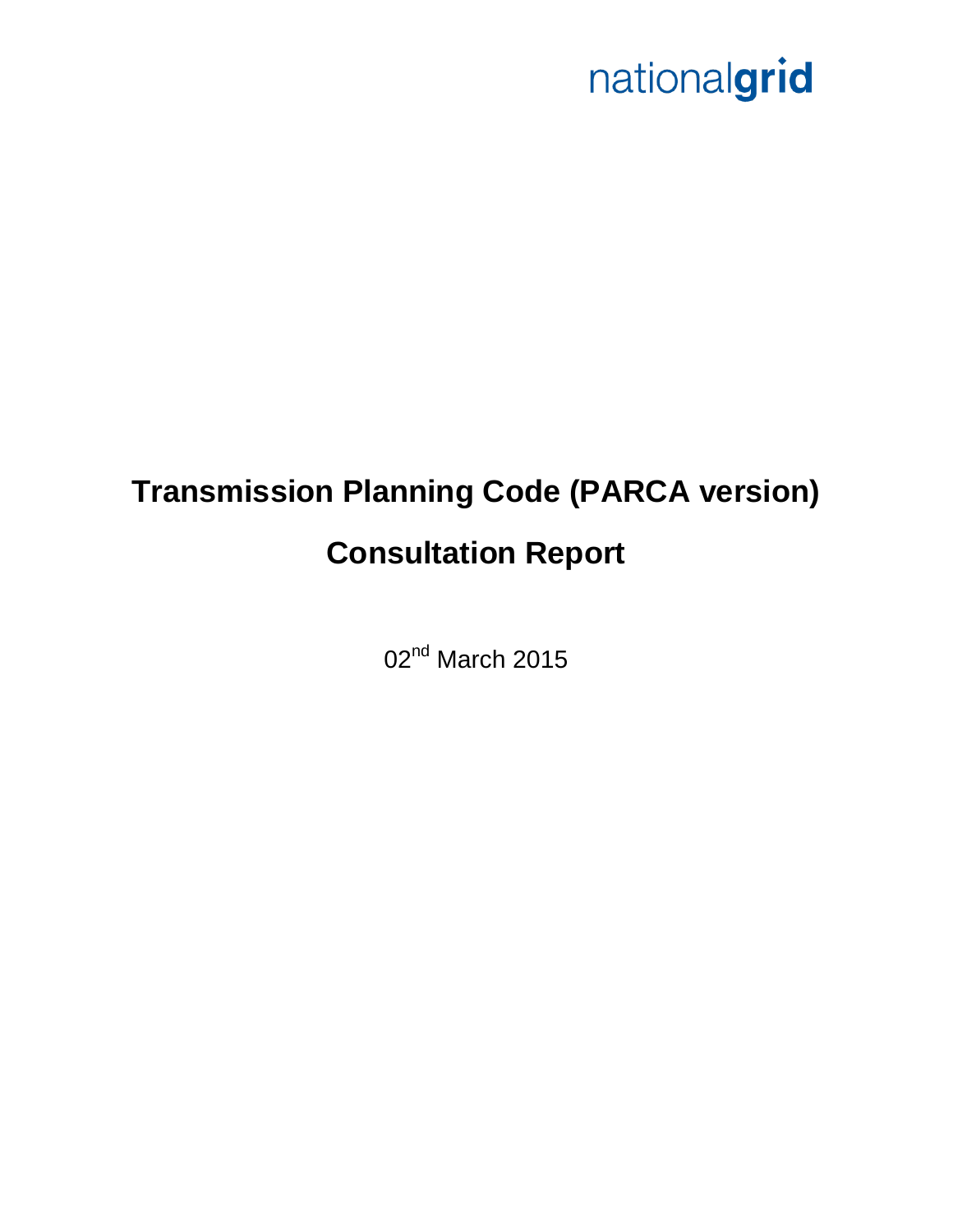### **Introduction**

National Grid Gas Plc ("National Grid") has an obligation to prepare and consult on a Transmission Planning Code ("TPC") pursuant to Special Condition 7B of our Gas Transporter Licence in respect of the NTS ("the Licence"). The Licence also requires us to maintain the TPC and periodically review it at least once every two years. We are required to consult on any proposed changes to the TPC and submit the findings of the review, any proposed amendments and any representations received during the Consultation to the Authority for approval.

This report seeks approval from the Authority to amend the TPC (in accordance with Licence Special Condition 7B) and, as such, contains the outcome of the review and details of the consultation, and is submitted together with the proposed amendments and representations.

#### **Background**

The TPC covers three Licence requirements<sup>1</sup>, namely:

- 1. to provide a description of the main material technical factors that affect the planning and development of the National Transmission System ("NTS"),
- 2. to outline a methodology to determine the physical capability of the NTS,
- 3. to outline our assumptions on likely developments in the patterns and levels of gas supply and demand on the NTS, and assumptions as to the operation of the NTS under different gas supply and demand scenarios.

We reviewed the TPC in 2014 in line with our Licence obligations. During the course of the 2014 review, we had intended to consult separately on two versions of the TPC, one of which included the introduction of the Planning & Advanced Reservation of Capacity Agreement (PARCA) arrangements and one which did not, recognising that at the time an Ofgem decision was anticipated on the UNC Modifications seeking to introduce the PARCA arrangements. Pre-Consultation drafts of PARCA and non-PARCA versions of the TPC were published on our website on Thursday, 3<sup>rd</sup> July, 2014.

By the time we were in a position to launch our 2014 TPC Consultation, it had become apparent that the PARCA arrangements could not be implemented for 1<sup>st</sup> October, 2014 and therefore we consulted on the non-PARCA version of the TPC only. In the Consultation letter we stated that if a decision was made to implement the PARCA arrangements at a later date we would consult on a PARCA version of the TPC, revised if required.

The non-PARCA TPC was subsequently approved by The Authority for implementation on 1<sup>st</sup> October 2014.

As a result of the decision by The Authority to direct UNC Modification 0465V, introducing the PARCA arrangements, for implementation, we have carried out an industry consultation on a PARCA version of the TPC.

 $\overline{a}$ <sup>1</sup> Special Condition 7B, Part A of National Grid Gas Plc's Gas Transporter Licence in respect of the NTS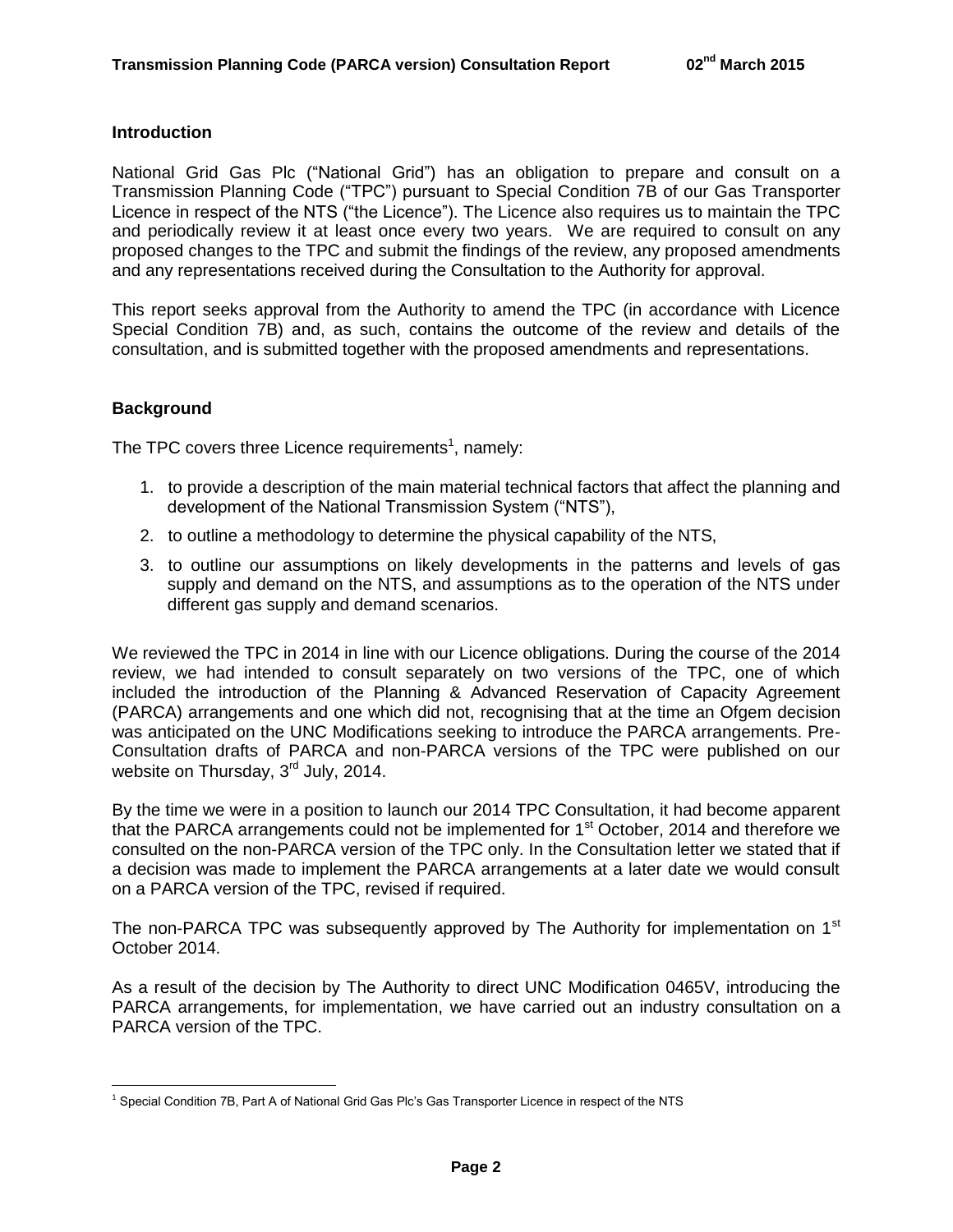#### **Customer & Stakeholder Engagement**

Consistent with our approach in the 2014 Consultation, we published on our website pre-Consultation drafts of the TPC (v 4.1 clean and mark-up) on  $14<sup>th</sup>$  January 2015, with the aim of providing additional time for views to be provided. Also, consistent with our approach in the 2014 Consultation, we also published supporting information in a "TPC Change Summary" spreadsheet (v0.3) to provide an overview of the changes made. We notified the industry via the Joint Office of Gas Transporters that we were commencing our review of the TPC, provided details on the web location of all the necessary documents and invited views on the pre-Consultation drafts.

As a result of feedback received during the pre-Consultation we made one further change to the document and published Consultation versions of the TPC (v4.2 clean and mark-up). Again, consistent with our approach, we provided supporting information in the "TPC Change Summary" spreadsheet (v0.4). We notified the industry, via the Joint Office of Gas Transporters, of the commencement of the TPC Consultation.

#### **Responses**

Representations were received from two respondents listed below.

- National Grid Distribution
- Energy UK

National Grid Distribution was comfortable with changes made, however Energy UK noted a number of issues which it felt required attention. A high level, but not exhaustive, summary of the more substantive issues along with our response and any actions taken is provided in the table below.

| <b>Issue</b>                                                                                                                                                                                                                                                                                                                                                                                                                                                                                                                                                                          | <b>National Grid NTS Response</b> | <b>Action</b>                                                                                                                                                                               |
|---------------------------------------------------------------------------------------------------------------------------------------------------------------------------------------------------------------------------------------------------------------------------------------------------------------------------------------------------------------------------------------------------------------------------------------------------------------------------------------------------------------------------------------------------------------------------------------|-----------------------------------|---------------------------------------------------------------------------------------------------------------------------------------------------------------------------------------------|
| In a number of places the TPC seems to<br>suggest that the existing entry capacity<br>auctions, and annual and ad-hoc exit capacity<br>processes, can be used to drive investment<br>plans by National Grid. Whilst it was noted that<br>these processes can be used to signal the need<br>for additional or incremental capacity, where<br>that capacity cannot be met from obligated<br>capacity, via substitution or the release of non-<br>obligated capacity, a PARCA will be required<br>where National Grid needs to undertake<br>investment to deliver the required capacity. | We agree                          | In the paragraphs identified we have<br>made changes to clarify the role of<br>PARCA in the release of incremental<br>capacity where investment is<br>required.                             |
| The document could usefully reference the<br>PARCA demonstration date that would need to<br>be provided before capacity is allocated.                                                                                                                                                                                                                                                                                                                                                                                                                                                 | We agree                          | References and web-links have<br>been made to both the UNC and<br>National Grid's 'Planning &<br>Advanced Reservation of Capacity<br>Agreement (PARCA), A Guide for<br>Customers' document. |
| The document needs to reflect that a revenue<br>driver would be expected to be in place prior to<br>allocation of additional entry or exit capacity                                                                                                                                                                                                                                                                                                                                                                                                                                   | We agree                          | Changes have been made to the<br>relevant paragraph where this has<br>been observed.                                                                                                        |